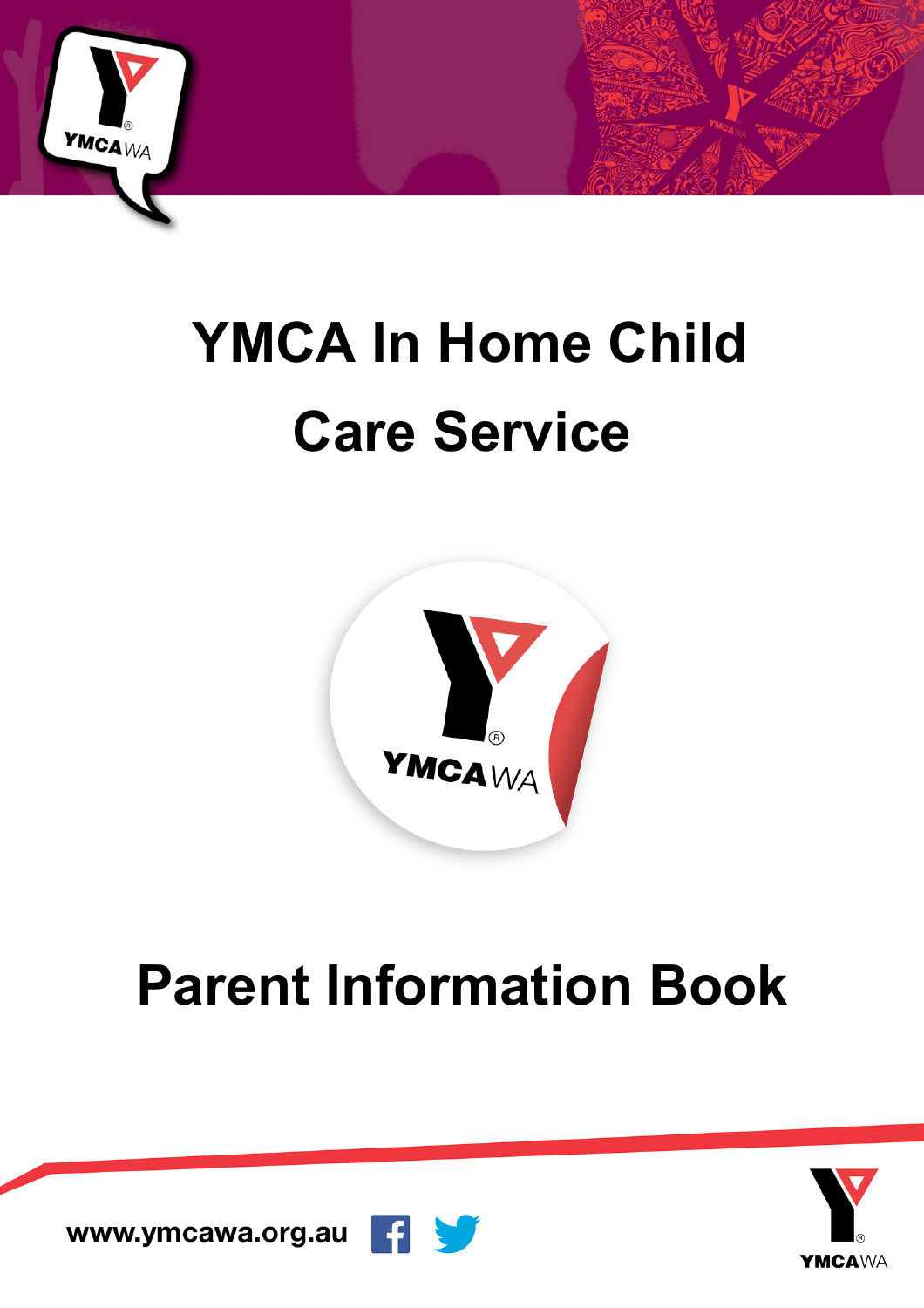

#### **YMCA FAMILY AND CHILDREN'S SERVICES PHILOSOPHY**

We believe that each child is unique, capable and curious, with the inbuilt strength and tremendous potential to be the master of their own learning. Our aim is to nurture these vital qualities with warmth and understanding to enable all children to grow and develop in body, mind and spirit.

We believe that children bring to the learning environment a unique set of cultures, languages, skills, ideas and attitudes. We will nurture and care for the complete child allowing them time to explore and cultivate their own learning and interests in their own time. We will do this by providing a natural environment that reflects the real world and takes advantages of the child's natural wonder.

We will value all families and their diversity, we are committed to developing cooperative and interacting relationships and we will work together to increase understanding. Our aim is to create a partnership built on mutual trust and respect, working together to assist our children to grow stronger in confidence.

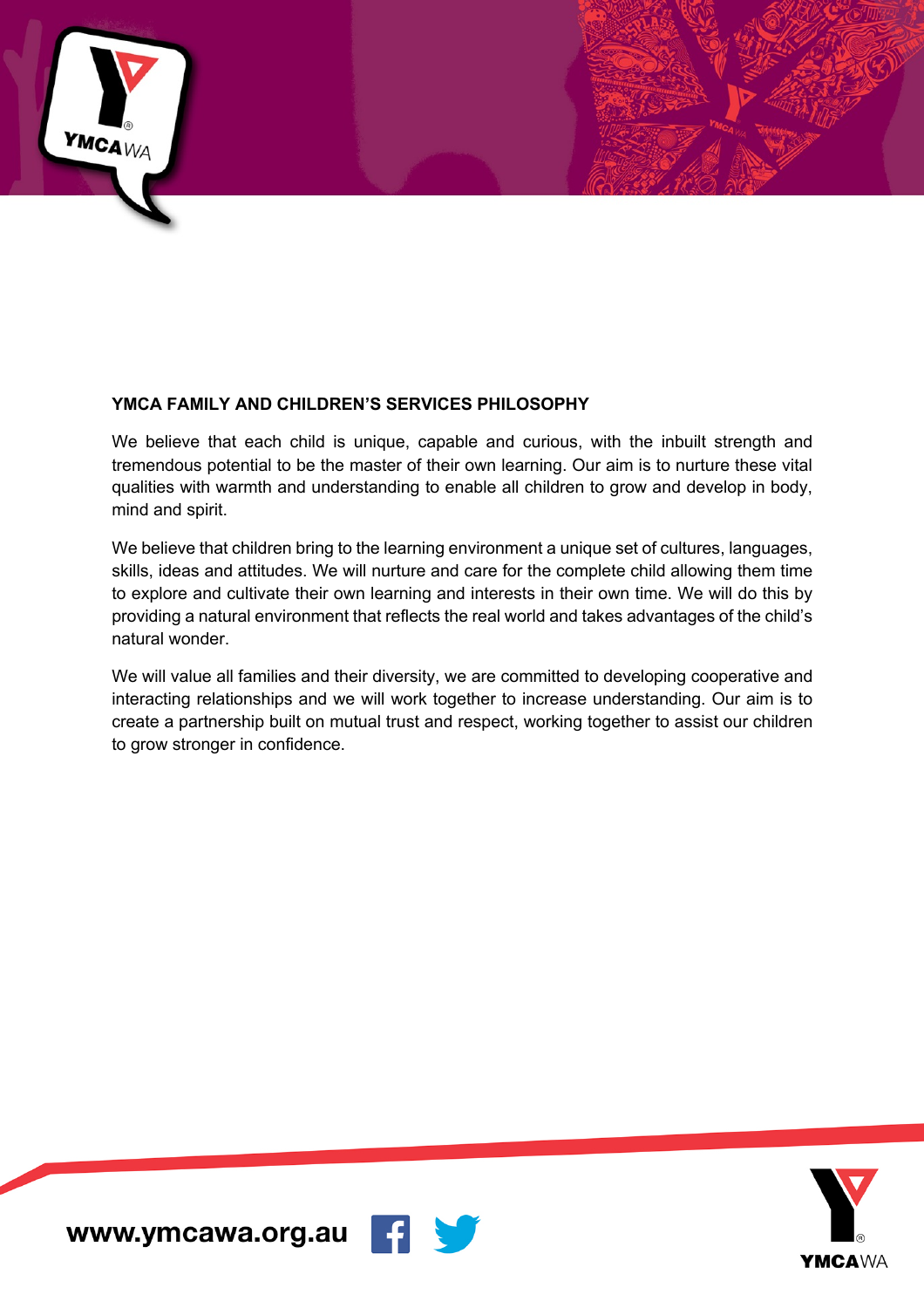

## **What is In Home Child Care?**

In Home Child Care (IHCC) is a flexible form of childcare where the care of your children is provided in the safety and comfort of your own home by an approved Educator (child care worker). In Home Child Care is particularly useful where main stream childcare services do not meet your family's needs or is not accessible at all.

To be eligible to access In Home Child Care, you must meet one of the following criteria

- Parents or carers are working non-standard or variable hours, outside normal child care service hours
- Parents or carers are geographically isolated from other types of approved child care, particularly in rural or remote locations
- The family has challenging or complex needs, including where families are experiencing challenging situations, and other approved child care services are not able to meet the needs of the child or the family.

In Home Child Care gives families the advantage of the children being able to remain in familiar surroundings, with siblings and familiar routines. Educators can ensure your children are able to continue to be involved with activities such as sporting commitments after school.

Unfortunately, Educators can not take your child to any water sports, pools, beach, unless they themselves are a qualified person to do so (please see YMCA Water Policy).

In Home Child Care is very different from babysitting, or nanny work – it allows families to access Child Care Benefit and Child Care Rebate.

A Home Registration and Safety Check must be completed as a commonwealth government requirement by a YMCA staff person prior to commencement.

**This home visit will cost \$90** and will include a home safety check, discussion of eligibility and child care requirements. A family service membership agreement will be issued on the visit. This agreement must be signed and returned to the service prior to child care commencing.



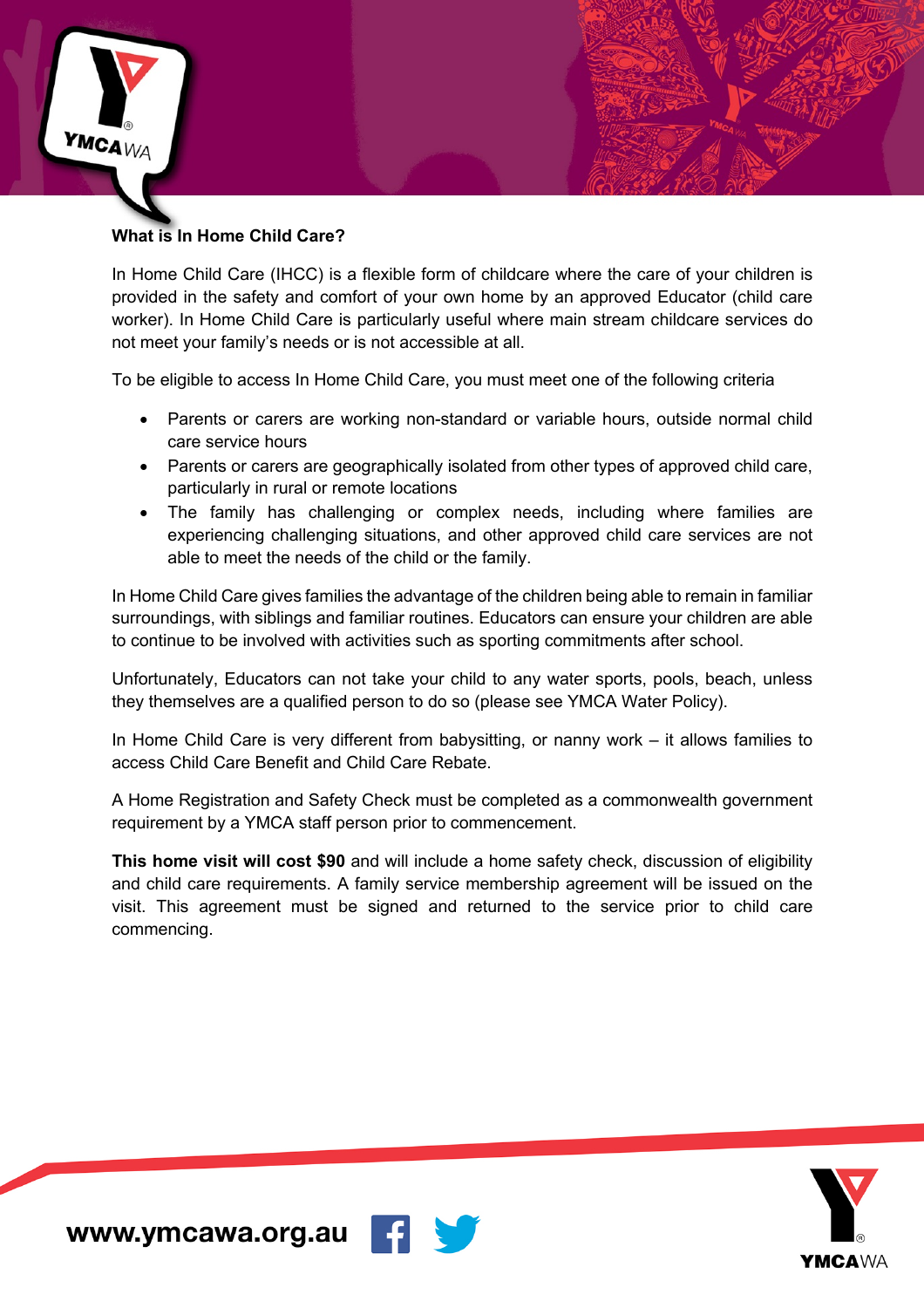

#### **Public Indemnity Insurance**

It is *recommended* that you have public indemnity insurance (domestic workers compensation). This insurance provides further cover for your Educator in the event of an accident occurring on your premises. This insurance can either be attached to your home and contents insurance or be a separate policy, dependant on your insurance company.

Educators have their own current Public Liability Insurance whilst working on your premises.

For further information regarding available insurance telephone (08) 9388 5555 or toll free 1800 670 055. The website www.workcover.wa.gov.au provides links to the various agencies that offer this insurance, definitions of the policy and other relevant information.

When contacting your insurance company or work cover you should disclose to the insurance company that, the In Home Educator has their own public liability insurance which covers their occupation as an In Home Child Educator, and that you need to have your current home and or contents policy endorsed to include public indemnity insurance should the In-Home Child Care Educator be injured on your premises.

#### **Costs of In Home Child Care**

Each Educator sets their own hourly rate, within the parameters of the recommended fee schedule and Service policy. You only pay the Educator the gap fee once you deduct the child care subsidy amount.

Our Service also charges an hourly levy for administration processing of child care subsidy, toy library, play sessions, support for families and Educators.

\$1.80 per child per hour of care provided (including absences).

#### **CHILD CARE SUBSIDY (CCS) What is Child Care Subsidy?**

It is a payment or subsidy made to families to assist with the cost of child care.

#### **How is CCS paid?**

As a fee reduction fortnightly to your Educator.

#### **How do I register my child to receive CCS?**

Ring the Family Assistance Office on 13 61 50 prior to commencement of care to be assessed and registered for CCS.



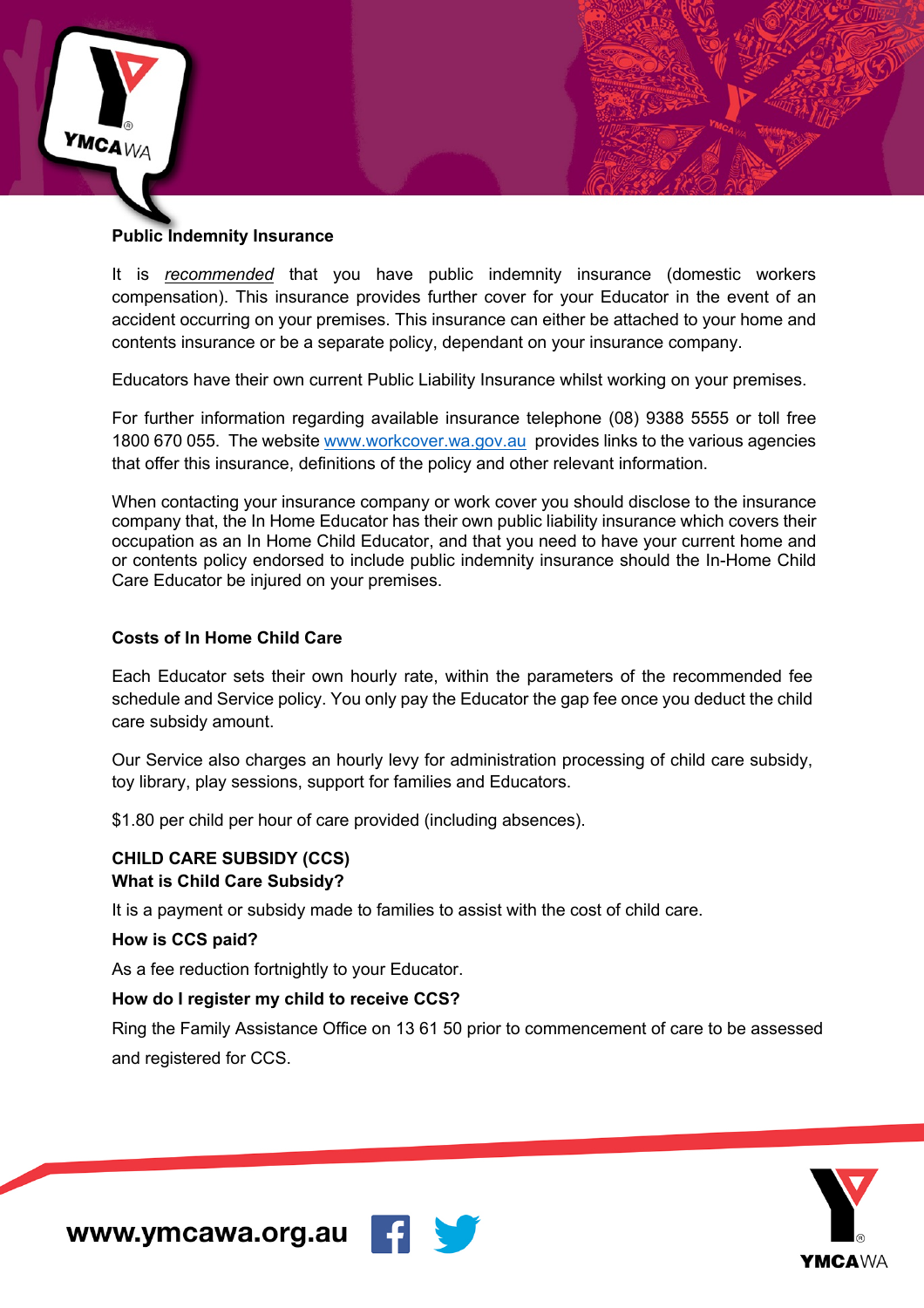

## **Customer Reference Numbers (CRN'S)**

The registered parent's CRN's and date of birth along with your child's CRN and date of birth must be supplied on your child's enrolment form.

## **How will YMCA Family Day Care Service know the correct % to calculate fees?**

The service will query your CCS percentage with the Child Care Management System (CCMS). The service submits attendance records fortnightly to CCMS and receives confirmation of the CCS to pay your Educator. You are required to pay your Educator the parent portion as shown on their payment advice. You will also receive an assessment notice from the Family Assistance Office when there are any changes to your CCS. If you receive an incorrect assessment notice you need to contact the Family Assistance Office immediately.

## **Statement of Entitlement**

Statements of entitlement including details of CCS payments to the service are emailed to families on a fortnightly.

You can also access an online statement via the 'view child care details' of the online services section of the Centrelink website (www.centrelink.gov.au). This statement includes details of CCS payments and absences for your records.

**What if I have children using another child care service?** If you are using another form of child care families need to be mindful that their allocated hours from Centrelink are allocated across all child care services. Ie If you are allocated 72 hours per fortnight, you use 60 hours at the child care centre there will be 10 hours left to be used in In Home Care for the fortnight.

ĸ



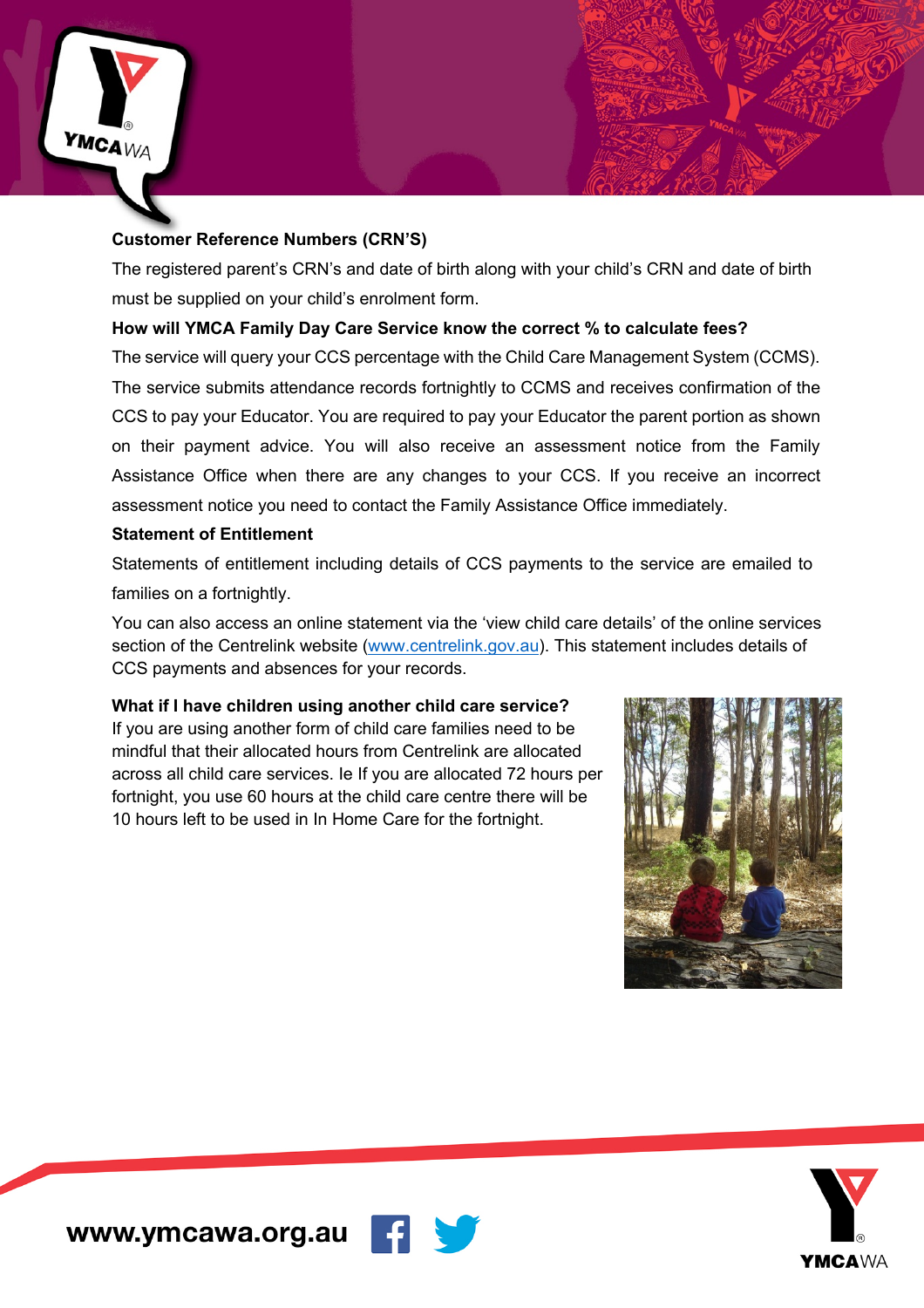

#### **What is an Educator?**

An Educator is self-employed and is registered with the YMCA In Home Child Care Service. All Educators are interviewed inducted and provided with training through the YMCA Coordination Unit. All Educators have the following minimum requirements

- Certificate 3 in Education and Care Children Services or working towards this qualification.
- Working With Children card
- First Aid Certificate
- Public Liability Insurance
- Medical Certificate
- Australian Business Number (ABN)
- National Police Clearance
- Training Modules completed
- Referenced checked

Educators provide child care in your home with your children only. No other family members can bring their child over to be supervised by the Educator. Your child can have friends over for short plays if the Educator is comfortable with this, but they will not be in charge of supervising any other children that are not registered with the YMCA Service.

Educators are not required to do house cleaning or gardening, however Educators will clean up after activities during the day from child care related experiences including meal times.

Educators must provide each family with a written program of activities that they are going to be doing with the child/children for the week.

Play Sessions with a YMCA Qualified Play Leader are held in Bunbury and Busselton, if you would like your child to attend these please let your Educator know.

If you know of someone over the age of 18 years that you would like to be your Educator, please ask them to call the service and discuss the requirements and training needs.

A list of our current Educators are located on our website:

https://www.ymcawa.org.au/what-we-do/child-care/in-home-care



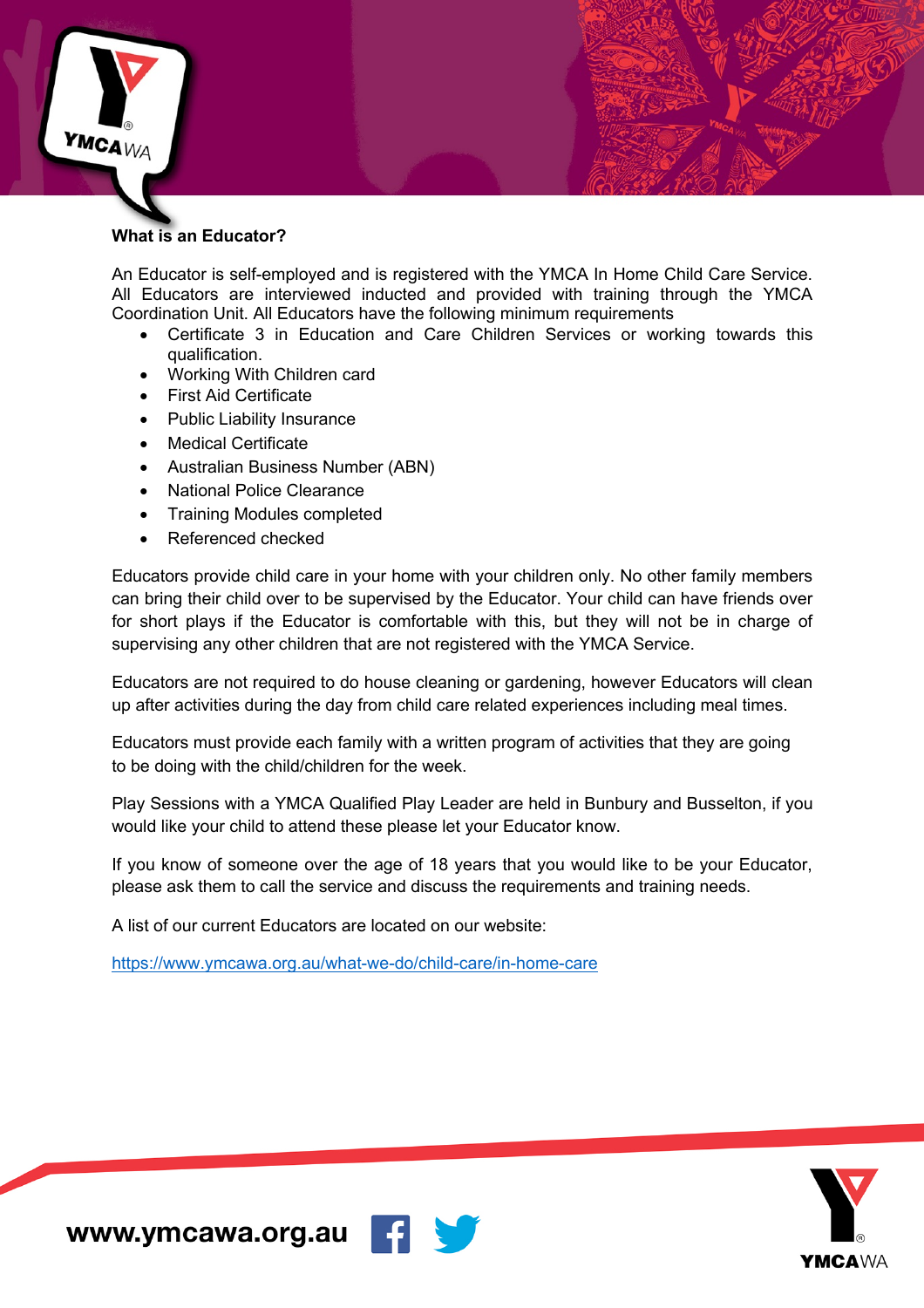

#### **Interviews with Educators**

We encourage you to show the Educator around your home and the rooms they will and will not be using.

Below are some examples of things you may wish to discuss at the interview;

- What is the Educators approach to child rearing and family values?
- Discuss any special needs of your child including allergies and medication required
- How is the Educator going to maintain your family's nutritional eating habits?
- How is the Educator going to ensure your child is safe at all times?
- What activities and experiences is the Educator going to provide for your child?
- Discuss your child's daily routine
- Will the Educator be taking your child to the YMCA weekly Play Sessions?
- How will the Educator be transporting my child to and from excursions?
- What days and hours of child care is required?
- Pets on the premises
- How much notice do I need to give to cancel the child care contract?
- Any persons likely to be in and out of the home whilst you are not there. Any visitor over the age of 18 years of age, whilst you are not at home will be required to sign the Educators visitors' book, so that you are aware of who has been in your house whilst you are not there.

Educators will bring paperwork, including Policies and Enrolment Forms and a Profile of themselves for you to have a look at.

#### **Enrolment Process**

Families are referred to the In Home Care Agency for Western Australia link below to complete an online application form.

https://www.wanslea.asn.au/children-and-family/in-home-care-support-agency/westernaustralia/

#### **Priority of Access**

As part of our Funding Agreement with the Commonwealth Government we are required to accept children in care in the following order of priority;

- 1) Child at risk of serious abuse or neglect
- 2) Parent working/training or studying under section 14 of the Family Assistance Act
- 3) Any other child



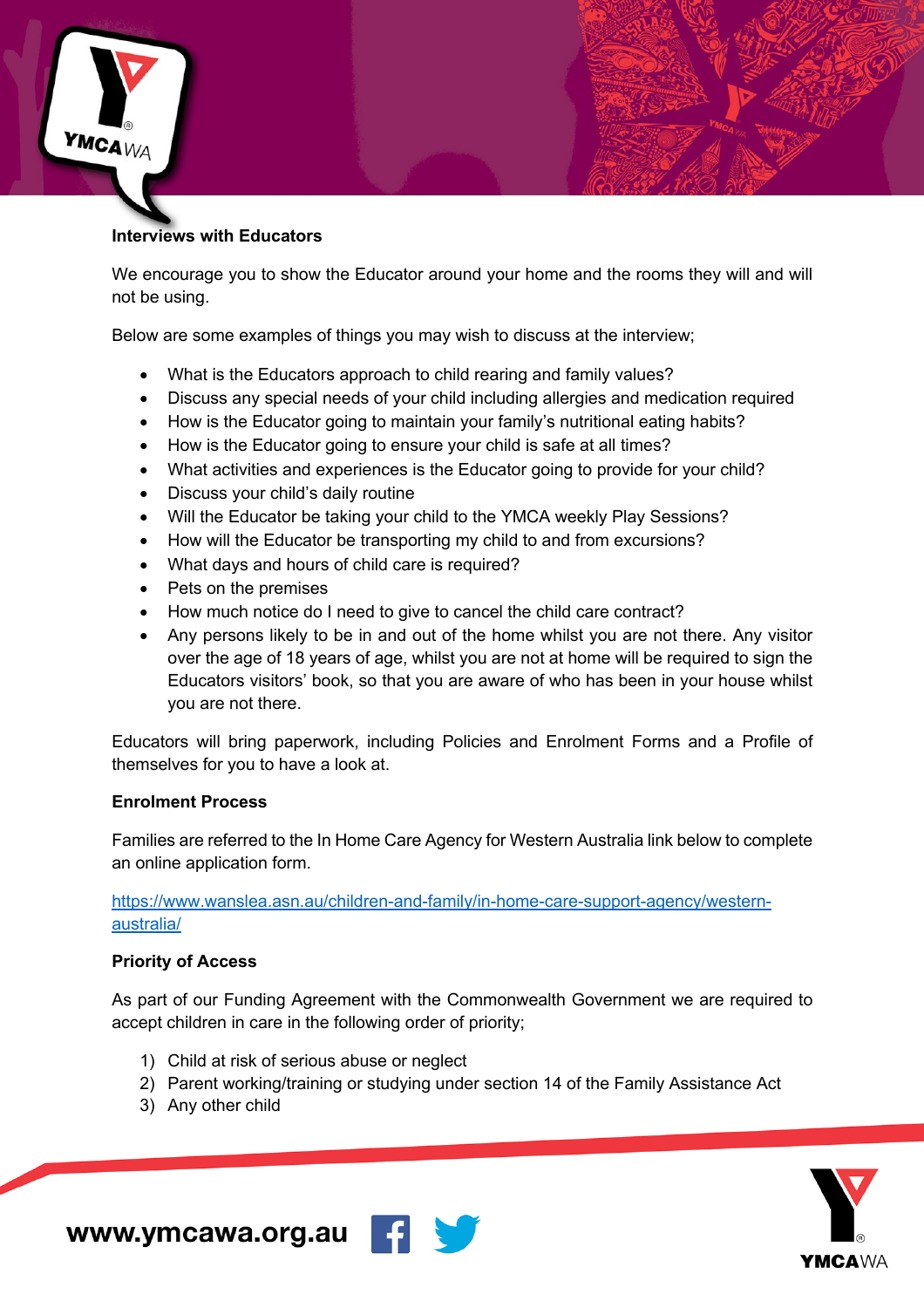

#### **Parent Daily Requirements – Attendance Records**

You are required to sign each child in and out every day using the Attendance Records your Educator provides.

These Attendance Records are a LEGAL DOCUMENT and must be completed accurately.

You must only sign your child in at the time the Educator arrives and sign your child out at the time when the Educators shift is over.

#### **Absences from In Home Child Care**

When a child does not attend care it is considered an absence if the child is normally contracted for that day. **Each child is eligible to receive Child Care Subsidy for an initial 42 days of absences, per financial year, which can be used for any reason and without proof of circumstances (includes public holidays). Once the initial 42 days have been exhausted, additional absences may be claimed in certain circumstances.**

**Additional absences: After the initial 42 absences have been used additional absence reasons are – illness with a medical certificate; outbreak of infectious disease, when the child is not immunised; illness of a child, parent or sibling with medical certificate; parent rotating shift work or RDO; pupil free day; shared custody due to court order; attendance at pre-school; exceptional circumstances.**

If a family receives CCS as a reduced child care fee at more than one child care service, the parent must advise their Educator, YMCA In Home Child Care Service and the other child care service involved of absences used to date, as the 42 absences are shared between all services being utilised. This is the responsibility of the parent.

#### **A family cannot claim an absence if the child has not started care or has ceased care e.g. the first or last day cannot be claimed as an absence.**

#### **Recording Absences**

Educators are required to record absences on the child's weekly attendance record sheet – using the word "absence".

If you need assistance to check what absences have been used, please ring the service or alternatively the Family Assistance Office will also have this same information on record. Parents can access an online statement via the "view child care details: of the online services section of the Centrelink website (www.centrelink.gov.au). This statement includes details of CCS payments and absences.

**F** 

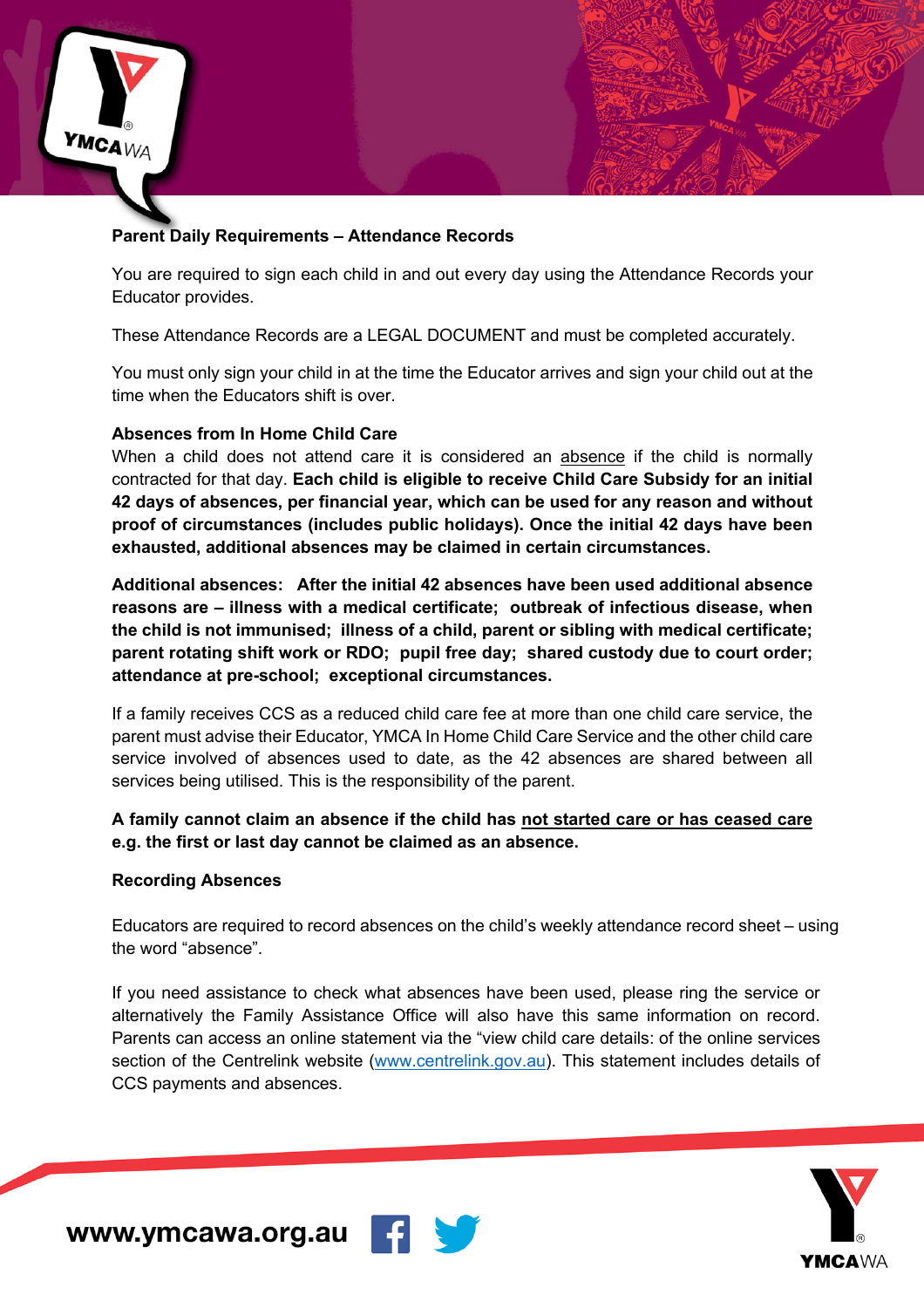

## **YMCA Support Visits and Mentoring**

YMCA Support Staff will support the Educator by coming to your home and observing the child care provided.

The aim of these visits is to mentor and assist in the provision of high quality child care whilst recognising and respecting the individuality of your family home. The support visits will consist of;

- An exchange of current and relevant information, and days and hours of care
- Service staff will role model quality child care practices and use positive quidance
- Exchange resources from our Toy and Resources Library
- Discuss queries and concerns regarding all children in care
- Break down the isolation that can be associated with In Home Child Care
- Monitoring the physical, social, emotional and intellectual development of children in care
- Ensure the required documentation is completed accurately

Staff conducting visits to your home are Qualified, with an extensive working knowledge of In Home Child Care.

#### **Safeguarding Children and Young People**

YMCA has a responsibility that any incident of suspected child maltreatment will be handled

with respect and will be dealt with promptly and appropriately.

Any allegation or disclosure of abuse, neglect, or assault, including sexual assault, of an enrolled child will be reported to the Department for families and child protection.

If you wish to view the Safeguarding children and young people policy please ask your educator or contact the service.

#### **Community Services Phone Numbers**

- In Home Care Agency for Western Australia (Wanslea) 1300 164 202
- YMCA In Home Child Care 9752 4033
- Department for Child Protection Bunbury 9722 5000
- Department for Child Protection Busselton 9752 5600
- Centrelink Family Assistance Office (FAO) 136 150
- Family Help Line & Crisis Care 9223 1111
- Women's Domestic Helpline 9223 1188

• Men's Domestic Helpline – 9223 1199



www.ymcawa.org.au

YMCAWA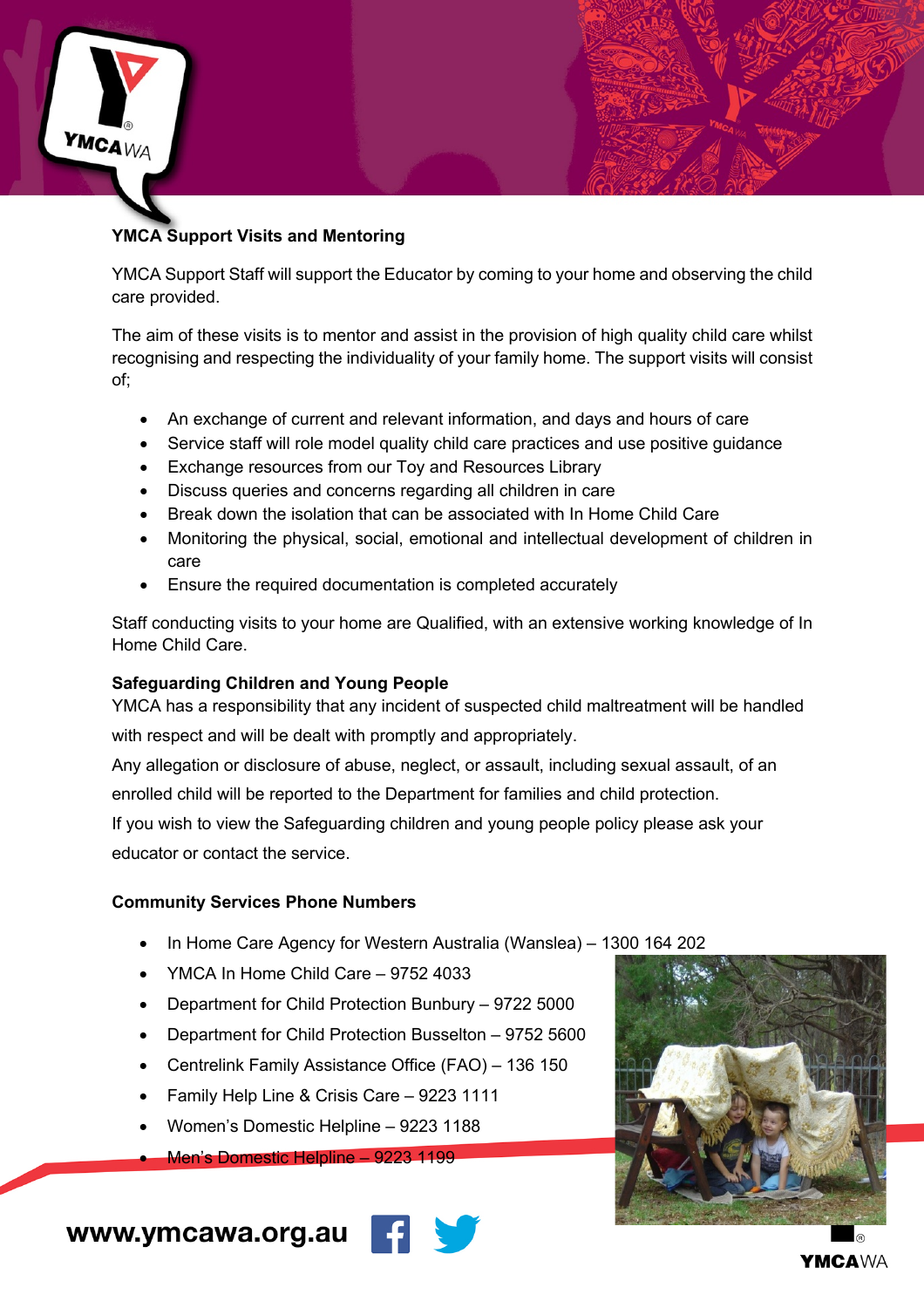

- Inclusion Development Fund Manager 1800 824 955
- Perth Children's Hospital 6456 2222

#### **CONFIDENTIALITY**

The YMCA In Home Child Care Service protects the privacy and confidentiality of individuals by ensuring that all records and information about individual children, families, Educators and Staff are kept in a secure place and are only accessed by or disclosed to those people who need the information to fulfil their responsibilities at the Service or have a legal right to know.

- 1. Every Educator and employee are provided with clear written guidelines detailing:
- 2. What information is to be kept confidential,
- 3. What confidential information they may have access to in order to fulfil their responsibilities
- 4. How this information may be accessed,
- 5. Who has a legal right to know what information
- 6. Confidential conversations will be conducted in a quiet, private area.
- 7. Personnel forms and information will be stored securely.
- 8. Information about Staff members will only be accessed by the Service Manager or an individual Staff member concerned.
- 9. No member of Staff or Educator may give information or evidence on matters relating to children and/or their families to anyone other than the Parent, when that information has been obtained at YMCA Family Resource Centre.
- 10. Exceptions may apply regarding information about children when subpoenaed to appear before a court of law. Not withstanding these requirements, confidential information may be exchanged in the normal course of work with other Staff members at the Service when this is reasonably needed for the proper operation of the Service and the wellbeing of users and Staff.
- 11. Staff will protect the privacy and confidentiality of other Staff members and Educators by not relating personal information about another Staff member or Educator to anyone either within or outside the Service.
- 12. Students/people on work experience/volunteers will not make Educators, Staff, Children or Families at the Service an object for discussion outside of the Service, nor will they at any time use family names in recorded or tutorial information.



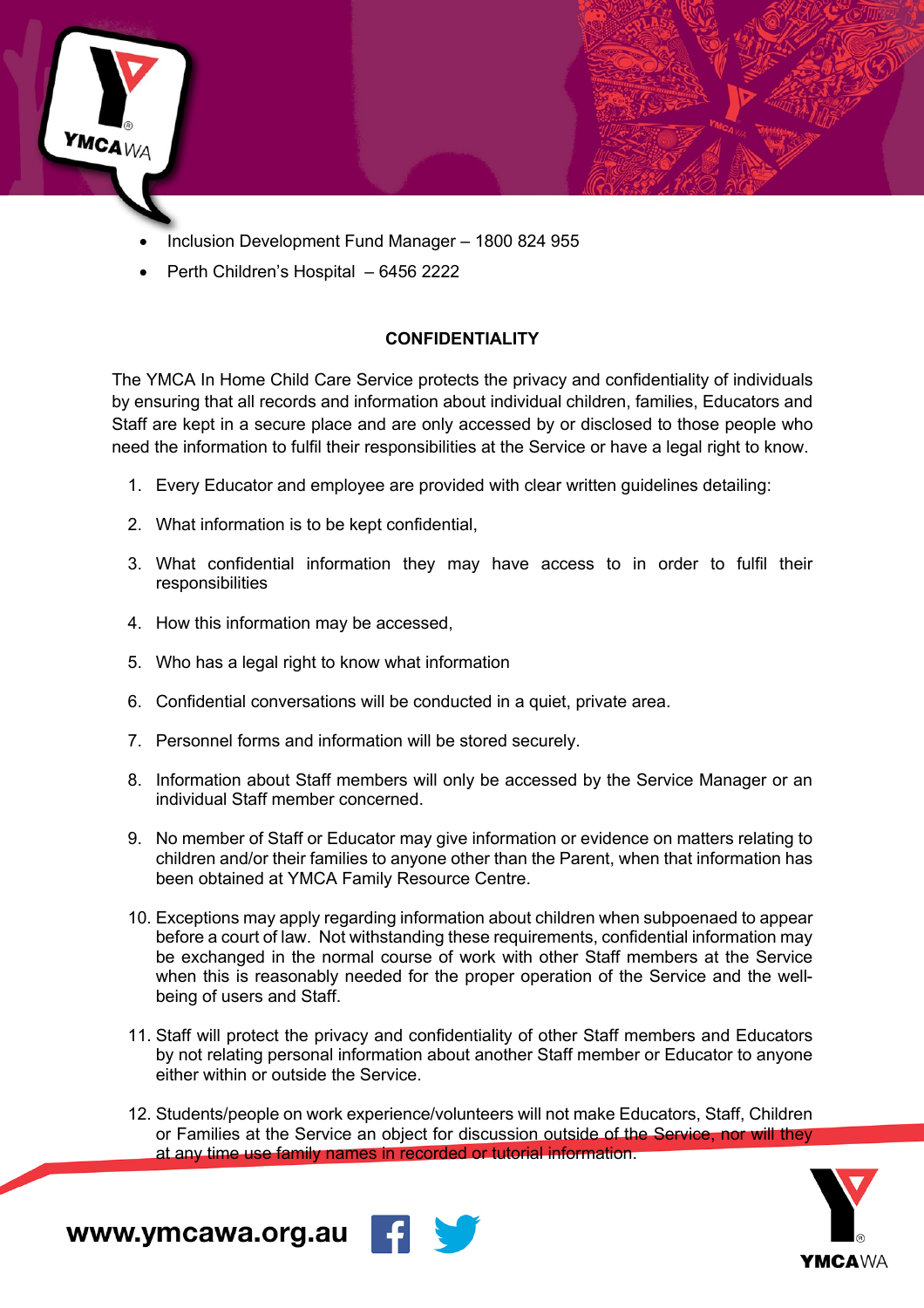

## **PRIVACY**

Protecting your privacy and personal information has a high priority in the way this organisation is conducted. This organisation's policies are designed to comply with national legislation, in particular the National Privacy Principles.

This organisation commits to:

- 1. Only collecting information about you with your knowledge and consent;
- 2. Being fair and open in the way we collect the information, and will only collect that information actually required in the course of our dealing with you;
- 3. Retaining your information in a secure environment and will only provide essential information to agencies or service providers for the purpose of conducting our business or services with you;
- 4. Binding all staff, agencies and service providers to our confidentiality agreements and our Privacy Policies;
- 5. Not sharing or selling your information to any third party for marketing purposes and not releasing information unless required by law to do so;
- 6. Allowing you access to the personal information held about you and you may advise us if you think any information is incomplete, inaccurate or out-of-date;
- 7. Where possible, satisfying your requirements by amending any information that you may consider incomplete, in accurate or out-of-date;
- 8. If you require, allowing you to deal with the organisation anonymously wherever practical;
- 9. Providing you with a copy of our Policy Document if you require it;
- 10. Explaining the reasons for collecting information, how we use it and the consequences of not having the information required;



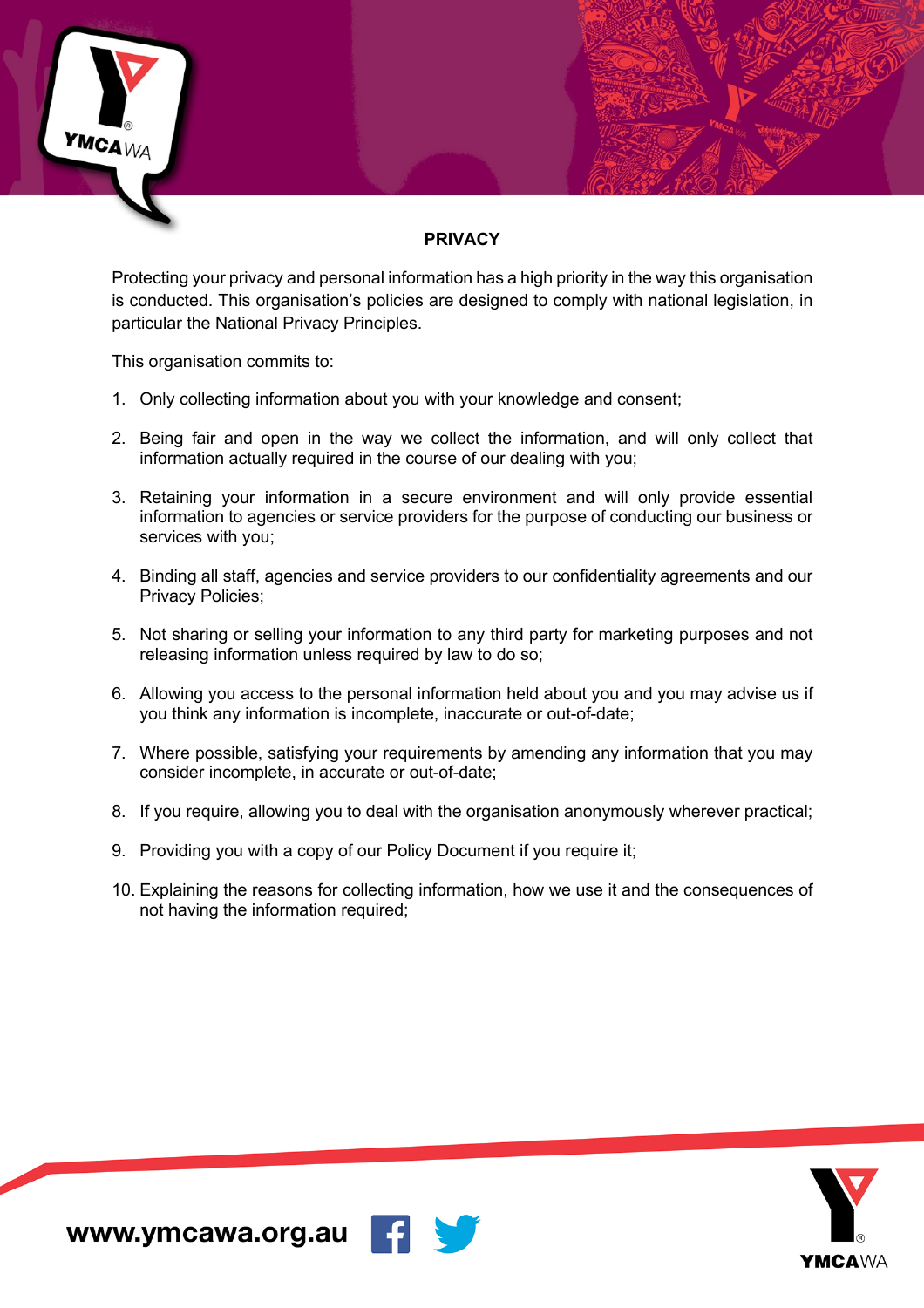

#### **GRIEVANCE**

The YMCA Family Resource Centre fosters positive relations between all associated groups utilising or accessing the service. Solutions are sought to resolve all disputes, issues or concerns that impact or affect the day to day wellbeing of the delivery of the service and these will be conducted in a fair, prompt and professional manner.

#### **PROCEDURE:**

- 1. All interested parties associated with the YMCA Family Resource Centre are provided with clear written guidelines detailing the YMCA Grievance Policy.
- 2. Every effort will be made to resolve the complaint, before moving on to the following steps.
- 3. All grievances may be lodged face to face, over the phone, or in writing. A written record will be kept until the complaint is resolved.
- 4. Staff can request the complaint be put in writing and signed if the complaint involves the protection of children the cancellation of a family or educators membership or puts the staff at risk in any way.
- 5. If the grievance is not resolved satisfactorily either party can bring the matter to the attention of the Manager.
- 6. All confidential conversations and discussions will take place in a quiet area away from children, parents, other Educators and staff.
- 7. Names will remain confidential except where a breach of the Interim Standards and or YMCA policies has occurred.
- 8. Not all disputes can be handled in one particular format and judgment needs to be made on what particular style is appropriate to suit each individual dispute.

#### **Grievance with an In Home Child Care Educator**

- 1. The YMCA Family Resource Centre shall have the right to immediately suspend or terminate the membership of an In-Home Child Care, Educator without notice if;
	- 1.1. The Educator breaches any of the provisions in the YMCA Policy Manual where it is expressly stated that a breach will give rise to immediate suspension or termination without notice
	- 1.2. The Educator persistently breaches any of the provisions contained in the YMCA Family Resource Centre Policy Manual.



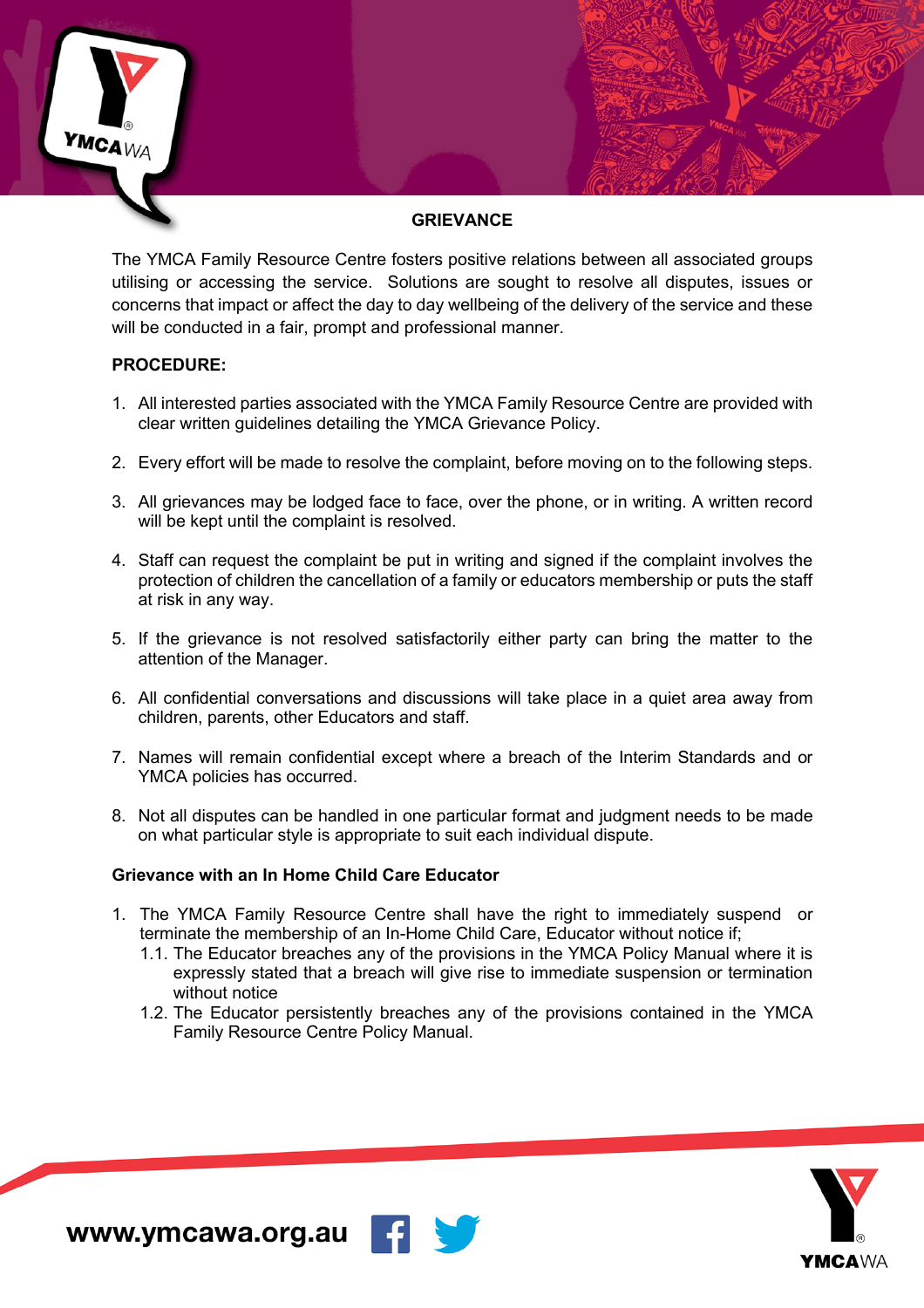

- The Educator in the opinion of the Service acts in such a manner as to put the health, safety and welfare of the children in care at risk.
- 1.4. The Educator fails to remedy an identified breach of any of the provisions contained in the YMCA Policy Manual within the time frame set by the service.
- 2. In such an event the service shall give the Educator written notice of suspension or termination, the service membership will be suspended from the date in the letter.
- 3. Families enrolled with the Educator will be informed in writing if applicable.
- 4. The service manager can lift the suspension and this will be communicated in writing.
- 5. Once the grievance has been lodged with the Early Years Operations Manager a decision will be made within 10 working days.
- 6. Educators have the Right of Appeal to the suspension of service membership. Refer to Right of Appeal

#### **Grievance Procedure**

- 1. If possible the complainant should discuss the problem with the person they have the concern with.
- 2. If unresolved the complainant should contact the Service Manager.
- 3. If the complainant does not wish to disclose any details, no **formal** action can be taken.
- 4. If the complainant is prepared to lodge a written complaint the Service Manager will follow the grievance procedure.
- 5. The Service Manager will contact the person the complainant had a concern with and notify them of the action. The Service Manager will advised the person that they have the right to have another "Support" person present at any stage of the Grievance Procedure, to provide them with further assistance. For example an Interpreter.
- 6. The Service Manager will notify the Early Years Operations Manager where there has been a breach of a breach of service membership.
- 7. If the complaint is an issue with the running of the service and but not necessarily a breach of interim standards the Service Manager will offer to mediate between both parties to achieve a solution. Both parties have the option of having an advocate with them at mediation or to seek information from an independent arbitrator.
- 8. If this is not successful the complainant may write to the Early Years Operations Manager and commence the Right of Appeal process.



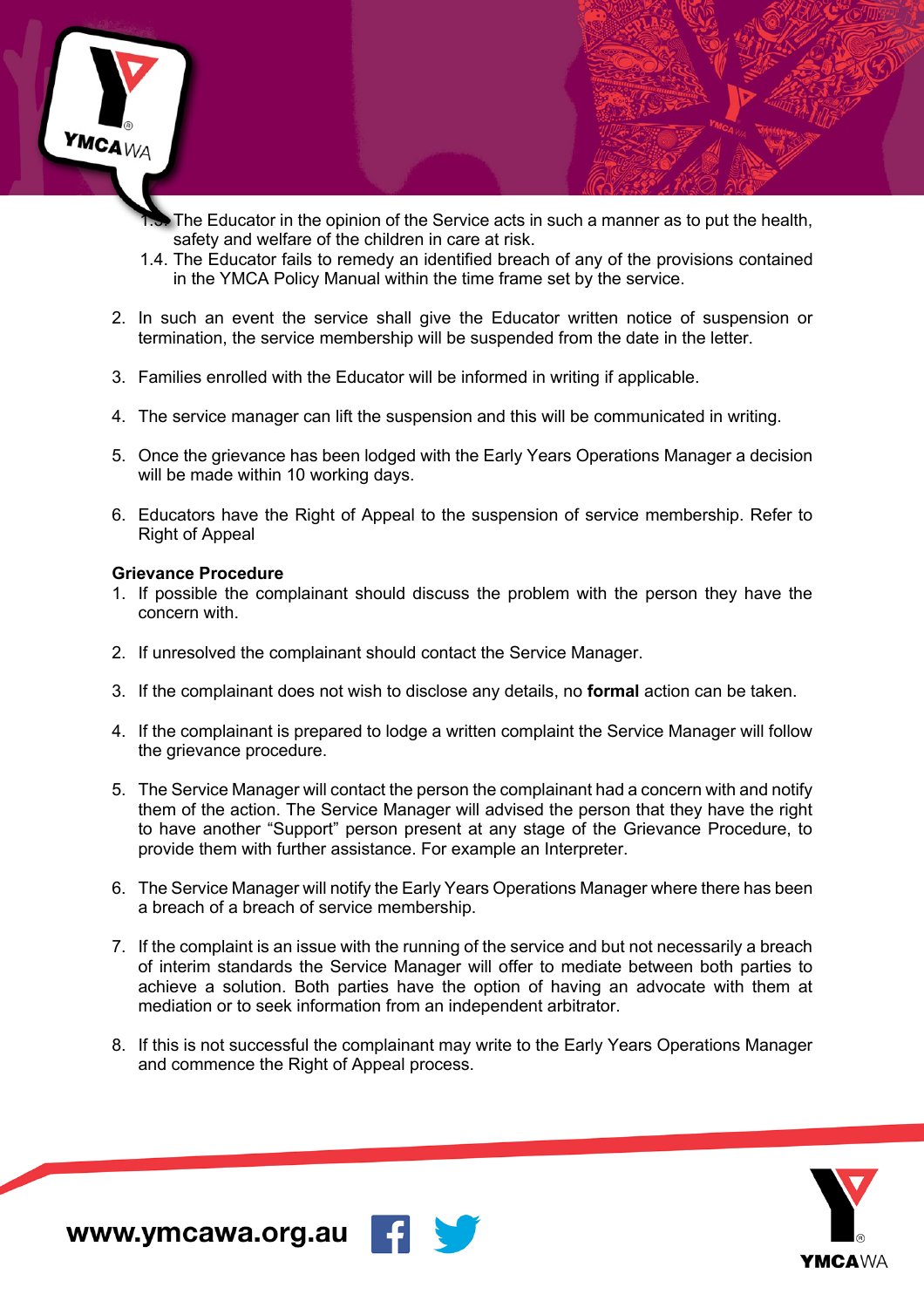

9. Any complaint concerning any allegation of Child Abuse shall be carried out according to the YMCA Family Resource Centre Child Protection Policy and the YMCA Safeguarding Children and Young People Policy and the Grievance Policy shall not apply.

#### **Right of Appeal**

The YMCA Family Resource Centre aims to foster positive relations between all parties utilising the service. All persons will have the right of appeal over decisions made by the Service Manager and Early Years Operations Manager of the organisation, except where a breach outlined in the Policy Manual states that the breach will automatically, without notice result in the termination of the Educators Membership and the Grievance Policy shall not apply.

- 1. The complainant may appeal on decision in writing to the Family and Children's Services Executive Manager within ten (10) working days of the outcome. The complainant may attach any supporting documentation.
- 2. The complainant should be prepared to be questioned and challenged by the Family and Children's Services Executive Manager and the opposing party
- 3. The complainant and enrolled families will be notified of the final outcome in writing within five (5) working days of the appeal being reviewed.

#### **4.4 Contacts:**

YMCA Family Resource Centre Manager PO Box 1201 Busselton, WA 6280 (08) 9752 4033 info.frc@ymcawa.org.au

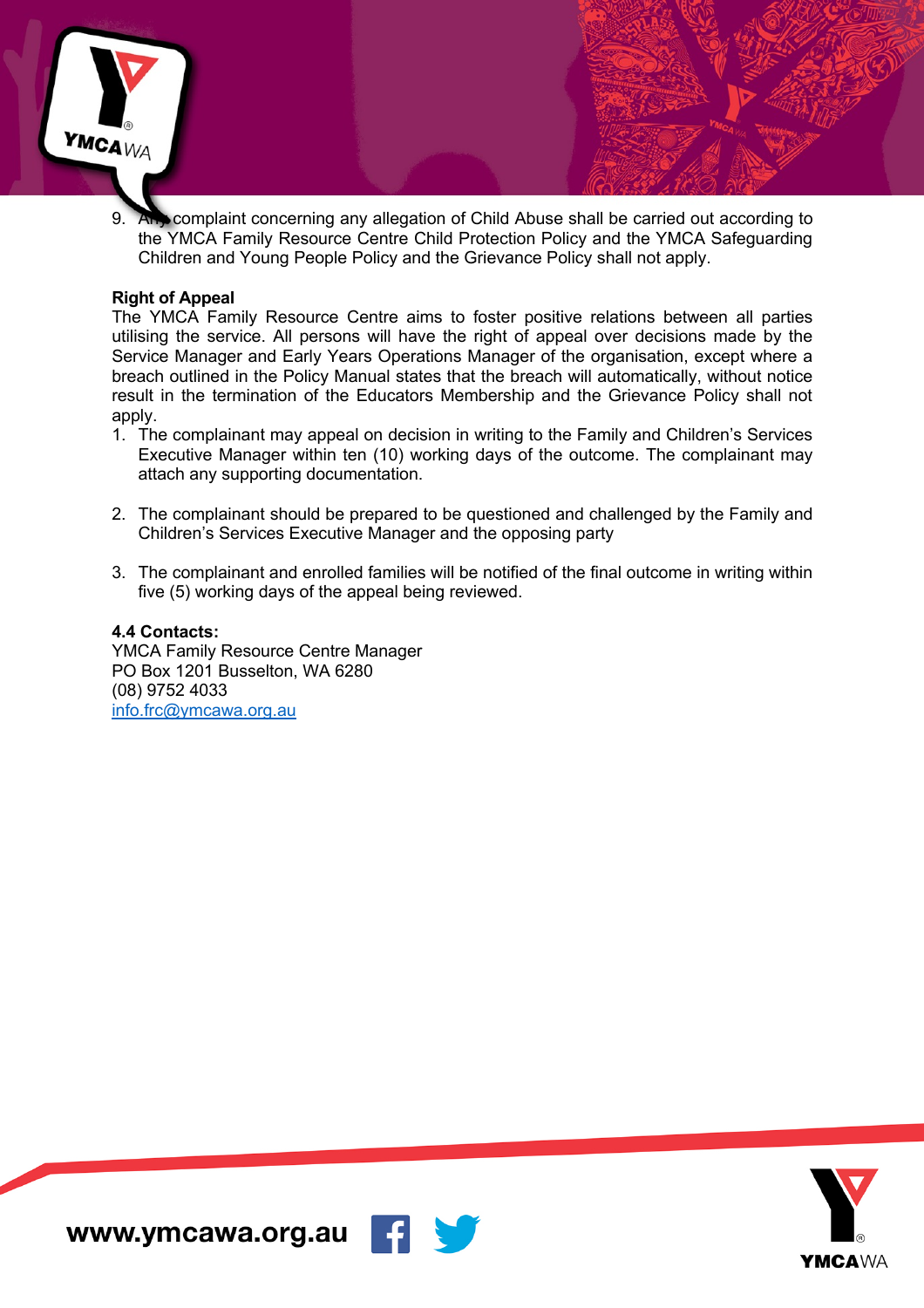## **GUIDING CHILDREN'S BEHAVIOUR**

The diversity in family life means children learn in many different ways. Education and learning is dynamic, complex and holistic. All aspects of the child's learning are interwoven and interrelated.

Educators and staff will provide outcomes that are appropriate for the child.

The YMCA In Home Child Care Service supports the provision of positive relationships with children based on mutual respect and trust which enhances their self-esteem and encourages cooperation and acceptable behaviour.

#### **PROCEDURE**

 $MCA_{WA}$ 

- 1. Clear guidelines about acceptable behaviours will be developed with input from children, Parents and Staff. Families will be made aware of acceptable child behaviours via family enrolment information.
- 2. Limits to behaviour will be clearly expressed in positive terms and reinforced consistently in a developmentally appropriate way.
- 3. Children will be encouraged to express feelings in acceptable ways and to settle differences in a peaceful manner, this will be role modelled and supported by Educators on an ongoing basis.
- 4. No child will receive any form of corporal punishment eg. smacked, or be placed in a room alone (including being sent to bed for reasons other than sleep and rest), made immobile, frightened or humiliated in any way. At no time will food and drink be withheld from a child as a form of punishment.
- 5. Children will not be pushed, pulled or handled roughly to be made to comply with instructions and manual handling will only be used as a last resort and only if the behaviour is placing a child (themselves or others) in danger.
- 6. Families who wish to discipline their own children whilst in the service will not at any time use any form of corporal punishment or use unacceptable language.
- 7. The word 'no' will be kept to a minimum with Educators using alternative positive words and phrases. Educators will not shout, raise their voice, use aggressive or menacing tones, tease or threaten children.
- 8. All behaviour has teachable moments. A child's misbehaviour will be seen as a teachable moment where a problem needs to be solved together rather than an infraction. This approach will help the child to develop a much more effective sense of responsibility.